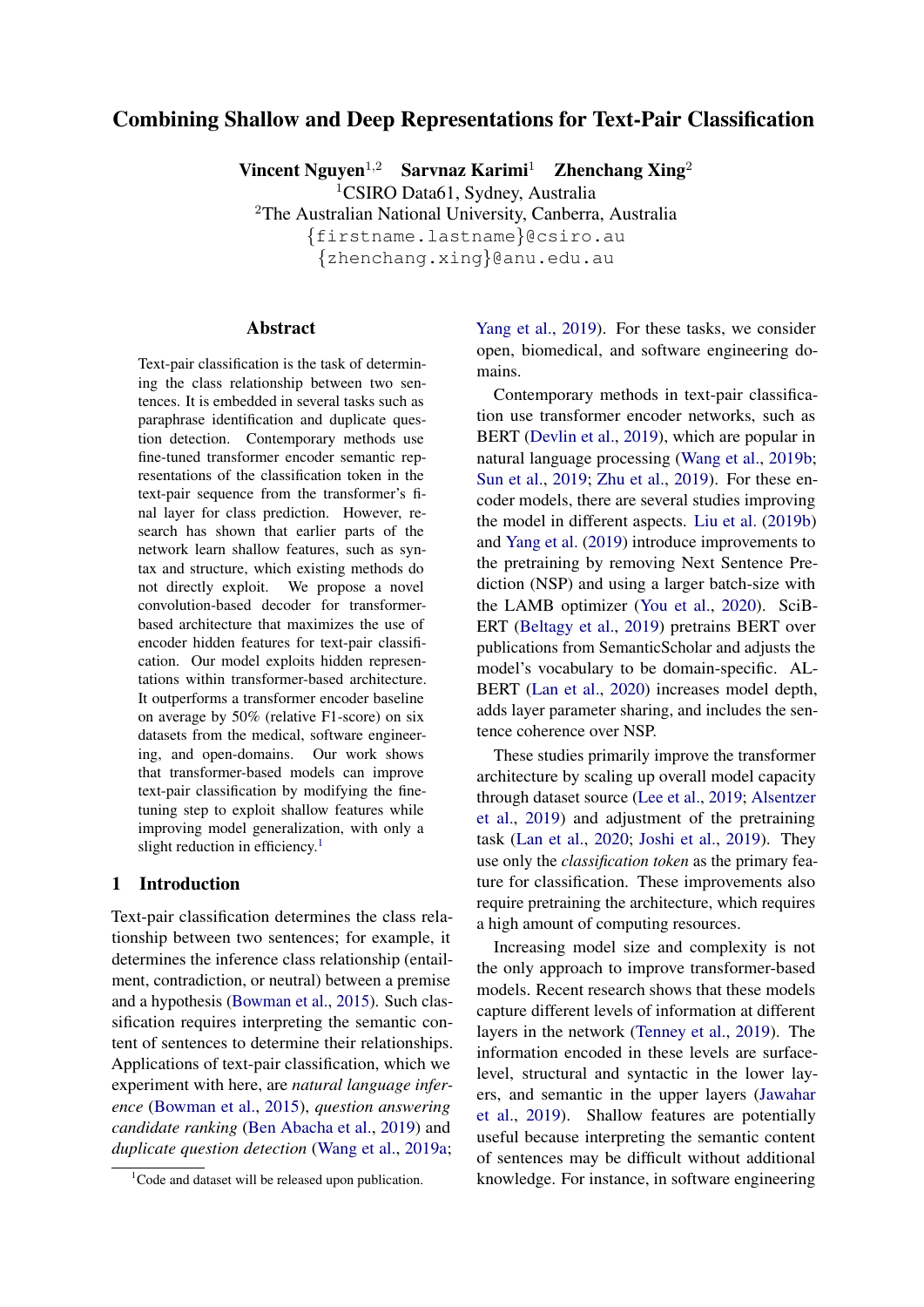question-answering, structural knowledge and program syntax may aid in recognizing jargon in a programming question or the grammar of a program; a program does not work if the syntax is incorrect (e.g., func() vs. func{} only differ by bracketing in the *context* of the programming language). Likewise, in medical queries, the structural and syntactic information helps recognition of medical charts; for instance, blood pressure is written as BP 80/50 and understanding this structure and syntax (numbering order) aids in the semantic interpretation of *hypotension*.

We investigate the value of these structural, syntactic and semantic features in existing pretrained models for text-pair classification tasks in the medical and software engineering fields. Our model adjusts the decoder to use the *hidden representations* of the BERT transformer encoder model by combining shallow and deep feature representations of the input sentences. As our method involves adjusting the decoder, there is no requirement to pretrain the network, allowing it to be extended to all transformer-based encoders. Our main contributions are summarized as follows:

- 1. We design a decoder architecture to exploit shallow and deep representations from a transformer encoder-based architecture inspired by previous research on the learning capacity in BERT [\(Jawahar et al.,](#page-8-6) [2019;](#page-8-6) [Tenney](#page-10-5) [et al.,](#page-10-5) [2019\)](#page-10-5). Our convolution-based decoder complements the parallel computation within transformers and ensures that computing features earlier in the network does not sacrifice overall efficiency.
- 2. We explore multi-gradient propagation in transformer architectures to adapt features from earlier layers in the network for more direct use in the downstream task. This propagation also improves generalization on tasks with fewer high-quality training samples.
- 3. We evaluate and analyze our methodology on natural language inference, question entailment and duplicate question detection task that use text-pair classification. Our experiments are in three domains: medical, software engineering, and open-domain. The diversity of domains tests the generalizability of our methods.
- 4. We *automatically* create and release a balanced duplicate question detection dataset of

1.6 million English question pairs from Stack-Overflow.

## 2 Related Work

Text-pair classification is a specialization of text classification. Early studies on text-pair classification used rule-based inference from a knowledge base of patterns and templates for textual entailment [\(Dagan and Glickman,](#page-8-7) [2004\)](#page-8-7). This was superseded by supervised probabilistic models such as support vector machine [\(Malakasio](#page-9-4)[tis and Androutsopoulos,](#page-9-4) [2007\)](#page-9-4), naïve bayes, and decision trees [\(Newman et al.,](#page-9-5) [2006\)](#page-9-5), as well as unsupervised algorithms such as k-Nearest Neighbours [\(Inkpen et al.,](#page-8-8) [2006\)](#page-8-8).

Since 2014 [\(Kim,](#page-9-6) [2014\)](#page-9-6), neural network-based techniques dominated the field. They are based on Convolutional Neural Network (CNN)-based encoders [\(Mou et al.,](#page-9-7) [2016;](#page-9-7) [Yin et al.,](#page-10-6) [2016\)](#page-10-6), Long Short-Term Memory (LSTM) and Recurrent Neural Network (RNN) sentence interaction encoder models [\(Liu and Huang,](#page-9-8) [2016;](#page-9-8) [Lan and Xu,](#page-9-9) [2018a](#page-9-9)[,b\)](#page-9-10) which use shallow reasoning over sentences to capture semantics. These methods are limited by their model's receptive fields, as they cannot model deep semantic contextual knowledge and do not directly capture shallow information [\(Devlin](#page-8-2) [et al.,](#page-8-2) [2019\)](#page-8-2).

Transformer-based methods The above mentioned limitations are contrasted by transformerbased models [\(Devlin et al.,](#page-8-2) [2019\)](#page-8-2). Although not strictly designed for text-pair classification, these models can take in pair sentence inputs for classification as well as a variety of other tasks [\(Wang](#page-10-0) [et al.,](#page-10-0) [2019a\)](#page-10-0).

These models have subsequently seen a rise in the medical [\(Ben Abacha et al.,](#page-8-1) [2019;](#page-8-1) [Alsentzer](#page-8-4) [et al.,](#page-8-4) [2019;](#page-8-4) [Lee et al.,](#page-9-3) [2019\)](#page-9-3) and software engineering fields [\(Zafar et al.,](#page-10-7) [2019;](#page-10-7) [Tabassum et al.,](#page-10-8) [2020\)](#page-10-8). In medical text-pair classification, there are model ensembles [\(Zhu et al.,](#page-10-3) [2019;](#page-10-3) [Ben Abacha](#page-8-1) [et al.,](#page-8-1) [2019\)](#page-8-1) which exploit knowledge from multitask learning. However, these models are computationally expensive, using several multi-task deep neural networks [\(Liu et al.,](#page-9-11) [2019a\)](#page-9-11) and SciBERT models for a single prediction, which prevents their use in applications where continual retraining is required. Several improvements to the transformer model in the medical domain involved using double transfer learning, where the model is further pretrained on the target domain before fine-tuning.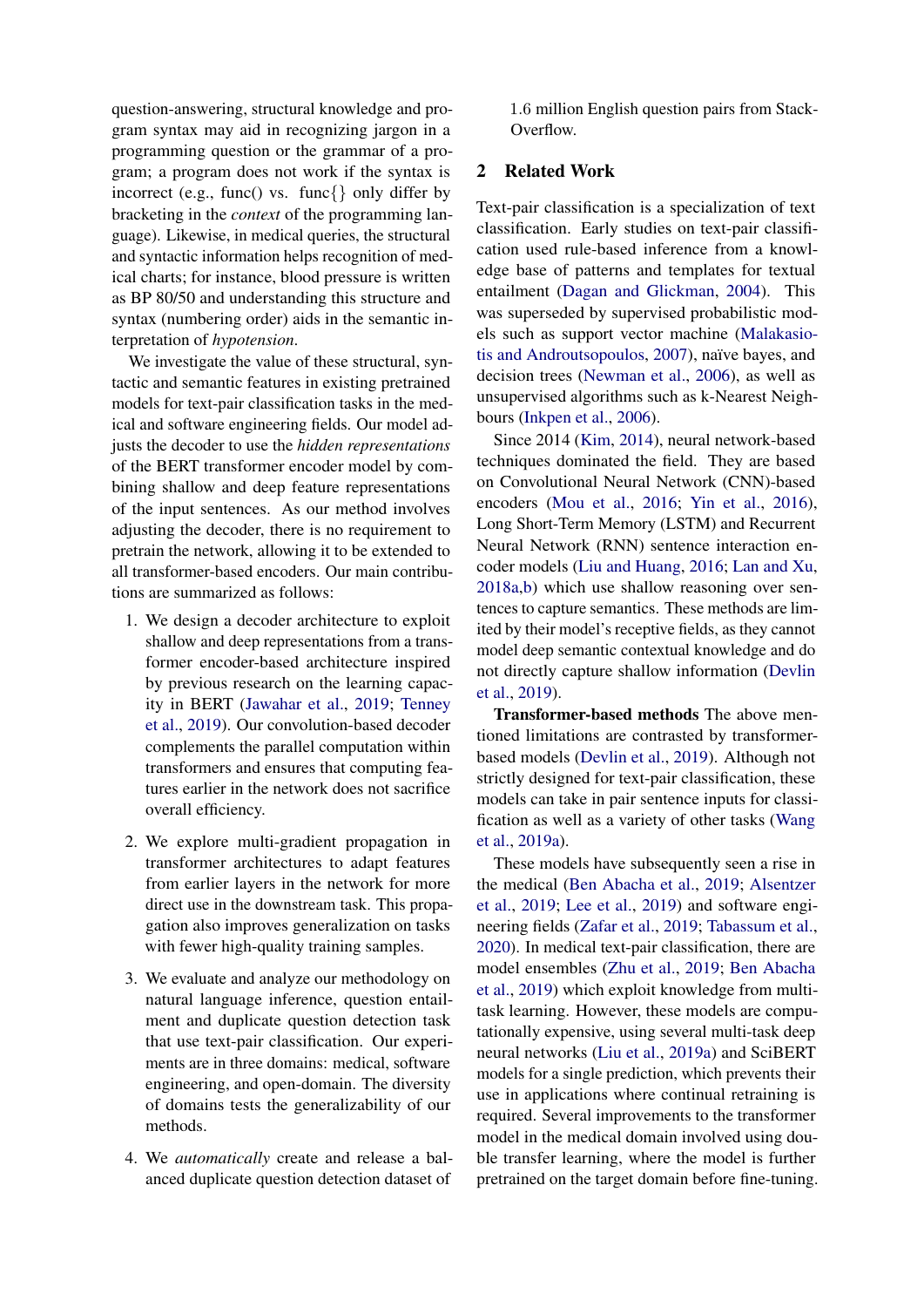BlueBERT[\(Peng et al.,](#page-9-12) [2019\)](#page-9-12) and BioBERT [\(Lee](#page-9-3) [et al.,](#page-9-3) [2019\)](#page-9-3) used additional pretraining data from PubMed whereas ClinicalBERT [\(Alsentzer et al.,](#page-8-4) [2019\)](#page-8-4) used a clinical dataset MIMIC-III [\(Johnson](#page-8-9) [et al.,](#page-8-9) [2016\)](#page-8-9) for pretraining data. We note that these do not change the underlying architecture of encoders, and instead improved the model's effectiveness on downstream tasks via additional pretraining on the target domain or increasing ensemble size. Our work explores the feasibility of utilizing the underlying architecture instead.

CNN-based methods Our work is inspired by previous studies in *text classification* and *computer vision*. From text classification, Very Deep Convolutional Neural Network (VDCNN) [\(Conneau et al.,](#page-8-10) [2017\)](#page-8-10) is a deep convolutional neural network for text classification. VDCNN shows the importance of shortcut connections used heavily in Residual Networks [\(He et al.,](#page-8-11) [2016\)](#page-8-11) for effective gradient propagation when training deep networks, and kmax pooling for selecting the strongest signals for classification.

In computer vision, GoogleNet [\(Szegedy et al.,](#page-9-13) [2015\)](#page-9-13) introduced auxiliary multi-gradients during training to solve the vanishing gradient problem [\(Hochreiter,](#page-8-12) [1998\)](#page-8-12). Solving the vanishing gradient problem is important as early layers in deep neural networks contain information that correlates more strongly with the input sequence. However, these layers receive less information from gradient propagation as the gradient is propagated from the output layer to the rest of the network—where each non-linearity the gradient passed through caused a sharp reduction in its magnitude. Auxiliary classifiers are added to the intermediate layers for increased gradient propagation to the early and intermediate layers while constraining the network to utilize early and intermediate features for image recognition. We experiment with auxiliary classifiers in our work.

## 3 Deeply Interconnected Convolutional Transformer Network

Transformer encoders learn different features of a language at different layers [\(Jawahar et al.,](#page-8-6) [2019;](#page-8-6) [Tenney et al.,](#page-10-5) [2019\)](#page-10-5). We explore if combining shallow features alongside deep features would improve the effectiveness of representation learning. We therefore design a new method that exploits all the hidden features within the transformer encoder. We use CNN-based decoders connected to each

layer of the transformer encoder as a low-parameter fully-connected network [\(Lin et al.,](#page-9-14) [2014\)](#page-9-14) to combine hidden features in a highly parallelized manner. In doing so, multiple gradient flows [\(Szegedy](#page-9-13) [et al.,](#page-9-13) [2015\)](#page-9-13) are subsequently introduced, allowing gradient propagation to shallower network layers and aiding the learning of downstream language features in earlier parts of the network.

However, the efficacy of multiple gradient flow is determined by convergence, which poses a significant challenge for our method as we use randomly initialized decoders together with a pretrained decoder. These two models expect different input distributions. To tackle this problem, we adopt convolutional components to help in dimensionality reduction and use larger batch-sizes with the LAMB optimizer [\(You et al.,](#page-10-4) [2020\)](#page-10-4) and One Cycle Policy [\(Smith,](#page-9-15) [2018\)](#page-9-15) for hyper-convergence. We also include residual connections to ensure a stable gradient throughout the network.

We use convolutional components over LSTMs as the recurrent step is non-parallelizable [\(Vaswani](#page-10-9) [et al.,](#page-10-9) [2017\)](#page-10-9) and slowdown the parallel computation in the transformer. We adopt two configurations similar to VDCNN and GoogleNet to test the generality of our method. We demonstrate that a stronger capability of learning is enabled by our method in text-pair classification tasks, especially for domains that require structural and syntactic knowledge such as the medical and software engineering domains.

#### 3.1 Convolutional Transformer Encoder

Our first proposed network is a Convolutional transformer  $Encoder(TE_{conv})$ , where each encoder hidden layer is connected to a residual block in the decoder (Figure [1\)](#page-3-0). We base this approach on past research, which shows that BERT learns surfacelevel, syntactic, and semantic features, but at different layers [\(Jawahar et al.,](#page-8-6) [2019;](#page-8-6) [Tenney et al.,](#page-10-5) [2019\)](#page-10-5). Thus, combining the final semantic output with earlier representations could aid downstream tasks. A possible approach is to concatenate all hidden states together. However, this approach is intractable at higher sequence lengths and dimensions, which causes overfitting. Another approach is to use a linear combination, scalar mix, or simple averaging [\(Tenney et al.,](#page-10-5) [2019;](#page-10-5) [Peters et al.,](#page-9-16) [2018\)](#page-9-16). However, this approach loses information from the summation (e.g., it may add to zero) which reduces generalization. Instead, as an intermediary, we use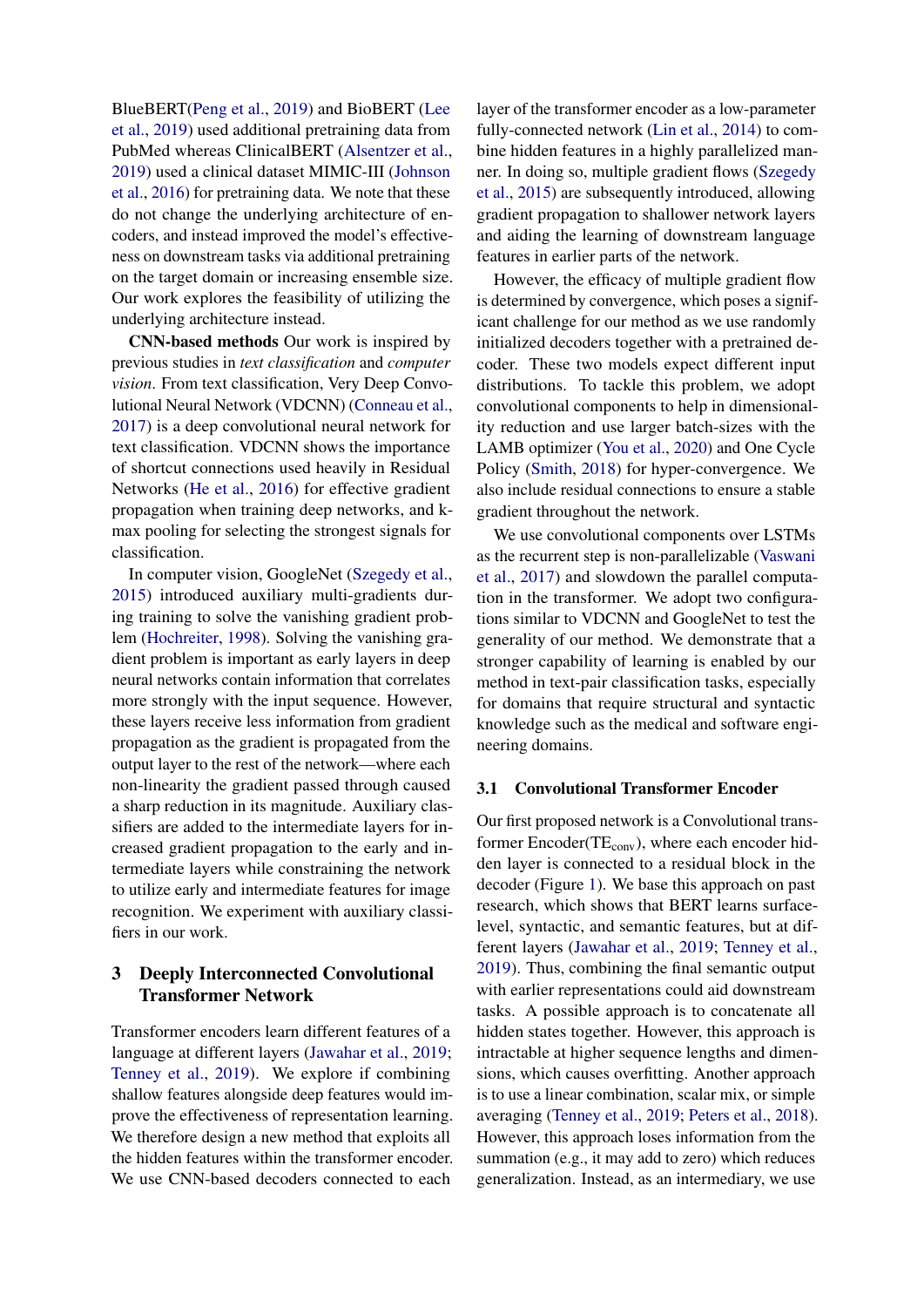<span id="page-3-0"></span>

Figure 1: Network architecture of the Convolutional BERT Model.

1-convolutional filters as *information transformation gates* to transform *hidden representations*,  $H_i$ , and add it to the next hidden representation,  $H_{i+1}$ :

$$
O_{i+1} = R_B(H_i) + H_{i+1},\tag{1}
$$

where  $R_B$  denotes a Residual Block, and  $O_{i+1}$  is the output for layer  $i + 1$  in the decoder network. Here, a residual block [\(Conneau et al.,](#page-8-10) [2017\)](#page-8-10) consists of a single 1-convolution operation along the sequence dimension. This 1-convolution acts as a fully connected linear layer across all channels with very few additional parameters [\(Lin et al.,](#page-9-14) [2014\)](#page-9-14).

Additionally, due to the use of ReLU activation function and convolutional operations, output of the CNN network must be non-negative. This output bound is in contrast with the transformer Encoder network with no bounds on the outputs. However, upon inspection, we find that the values were positive and negative and close to zero. To alleviate some of the distribution mismatch, we use batch normalization [\(Ioffe and Szegedy,](#page-8-13) [2015\)](#page-8-13) on the hidden states inputted into the residual blocks.

## 3.2 Convolutional Transformer Encoder with Auxiliary Networks

Our second method,  $TE_{aux}$  uses auxiliary networks [\(Szegedy et al.,](#page-9-13) [2015\)](#page-9-13) to propagate gradients

to different areas of the transformer network (see Figures [2](#page-4-0) and [3\)](#page-4-1).

An auxiliary network takes in J different hidden representations,  $H_{i:i+j}$ , from the transformer network. Each hidden representation undergoes dimensionality reduction using a 1-convolution to produce an output,  $C_i$ , with a feature dimension of  $dim(H_i)/j$ . These outputs,  $C_{i:i+j}$ , are concatenated and fed to a residual block, followed by kmax pooling and a fully connected layer. During inference, like GoogleNet, only the output of the final auxiliary network is used and the training loss function,  $\phi_{final}$ , is given as a weighted sum of the auxiliary networks:

$$
\phi_{final} = \phi_A^N + \alpha \sum_{i=1}^{N-1} (\phi_A^i), \tag{2}
$$

where  $\phi_A^i$  denotes the loss value of the  $i^{th}$  auxiliary network, N denotes the number of auxiliary networks, and  $\alpha$  denotes the weight of loss value of the non-terminal auxiliary networks. We set  $\alpha = 0.3$ , as this was the value used in the original GoogleNet [\(Szegedy et al.,](#page-9-13) [2015\)](#page-9-13). We do not connect the auxiliary networks to avoid gradient explosions due to the double-counting of auxiliary losses propagating in the network.

We use k-max pooling before the fully connected layer for both networks to select a subset of the strongest k-signals from the feature maps. We do this for two reasons: (1) it drastically reduces the parameters in the linear layer for reduced computation cost; and, (2) it adds a layer of interpretability as the k-signals may be converted back to tokens. However, due to the bidirectional nature of transformers and padding of input, interpretability may be lost as strong signals could be from the padded portion of the sequence, which is not interpretable. In this case, attention flow [\(Abnar and Zuidema,](#page-8-14) [2020\)](#page-8-14) might be better.

We do not use dropout in our models as dropout is a hyperparameter that requires careful tuning, which adds additional complexity.

We use pretrained weights from BERT small; however, with the exclusion of dropout, results may deviate from the literature [\(Wang and Manning,](#page-10-10) [2013\)](#page-10-10). To avoid confusion, we named this BERT variant as Transformer Encoder (TE).

### 4 Datasets

We use two datasets from medical and software engineering because these domains may benefit from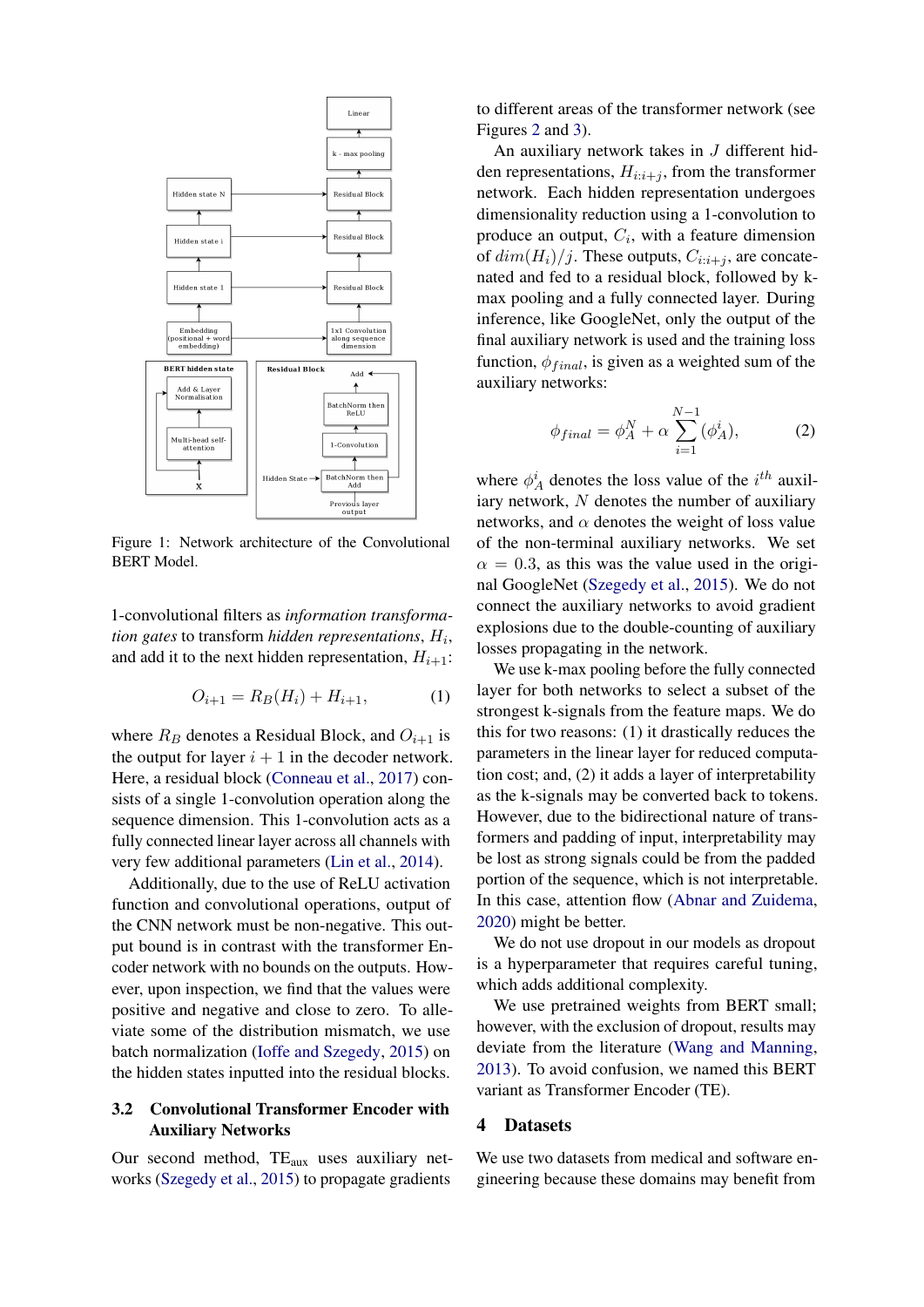<span id="page-4-0"></span>

Figure 2: Network architecture of Convolutional Transformer Encoder with auxiliary networks.

<span id="page-4-1"></span>

Figure 3: Architecture of the Convolutional auxiliary network.

the structural and syntactic knowledge for downstream tasks. We also use two datasets from the open-domain to test the generality of our method.

MEDIQA The MEDIQA challenge [\(Ben](#page-8-1) [Abacha et al.,](#page-8-1) [2019\)](#page-8-1) was part of the BioNLP 2019 shared task. It features three separate tasks: (1) Recognizing Question Entailment (RQE), requiring binary entailment classification between text-pairs for 8,588 medical questions; (2) MEDical Natural Language (MEDNLI), a multi-label classification between premises and hypotheses for 14,049 clinical text-pairs; and, (3) Question Answering involving binary relevance classification and re-ranking between a query and retrieved answer for 476 medical questions. These datasets are smaller than those found in the open-domain because obtaining open medical data is difficult due to ethical, legal, and monetary concerns [\(Pampari et al.,](#page-9-17) [2018;](#page-9-17) [Nguyen,](#page-9-18) [2019;](#page-9-18) [Ive](#page-8-15) [et al.,](#page-8-15) [2020\)](#page-8-15). We use 5-fold cross-validation to

<span id="page-4-2"></span>

Figure 4: Stack Overflow dataset examples.

generate non-overlapping training, validation, and testing splits as such, our results are not directly compared to the state-of-the-art (SOTA).

Stack Overflow Dataset To test our methods on a substantial, technical dataset, we create one in the Software Engineering field. Our Stack Overflow Duplicate Question dataset evaluates the performance of our methods and its ability to generalize on specialized technical domains. To create the dataset, we use Okapi BM25 scoring [\(Robertson](#page-9-19) [et al.,](#page-9-19) [1994\)](#page-9-19) from ElasticSearch with default parameters and word embeddings. Specifically, we use question titles, which we expand with word embeddings trained on the Stack Overflow corpus [\(Efs](#page-8-16)[tathiou et al.,](#page-8-16) [2018\)](#page-8-16) for querying. For each word in the query, we found the three most similar words in the embedding space via cosine distance and added this to the original query, Q, as expansion terms, E. To promote diversity, we empirically set the weights of the  $E$  in to be 1.3 (multiplicative), which is higher than  $Q$  at 1.0. These expanded queries,  $(Q, E)$ , were used to select candidates with the highest BM25 scores not already marked as a duplicate of Q. An example from the dataset is shown in Figure [4.](#page-4-2) This dataset consists of 1.6 million question pairs, with a balanced label distribution. To our knowledge, this is the first dataset created from StackOverflow with difficult examples for text-pair classification before this work.

Open-domain We also benchmark our model against two open-domain datasets: (1) the Stanford Natural Language Inference (SNLI) [\(Bowman](#page-8-0) [et al.,](#page-8-0) [2015\)](#page-8-0) benchmark containing a collection of 570,000 text-pairs, a multi-label inference classification task; and, (2) Quora [\(Wang et al.,](#page-10-0) [2019a\)](#page-10-0), a duplicate question detection dataset of 404,000 text-pairs.

### 5 Experimental Setup

We use FastAI [\(Howard and Gugger,](#page-8-17) [2020\)](#page-8-17), a PyTorch-based library. We use a one cycle policy learning rate scheduler over a cycle length of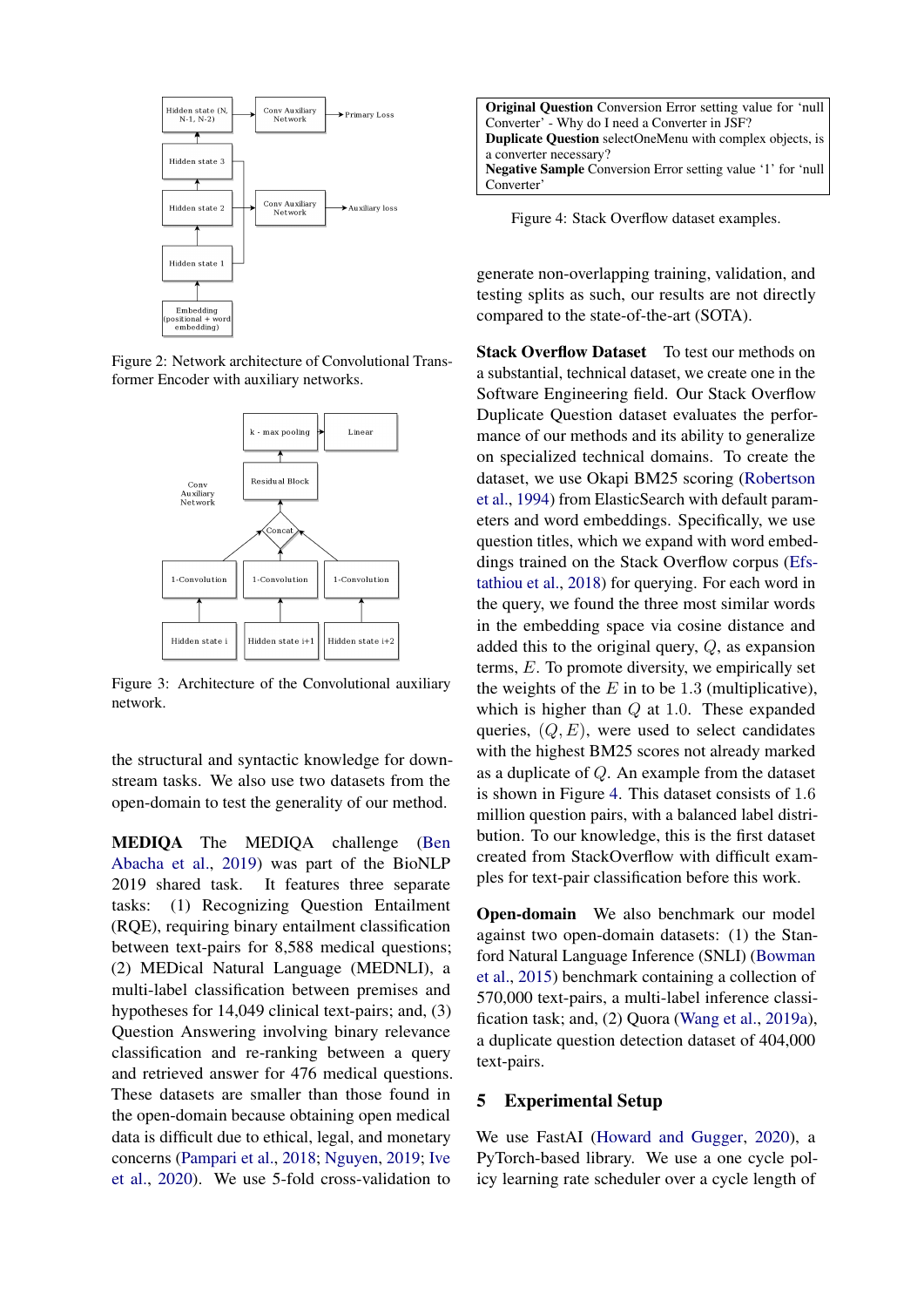<span id="page-5-0"></span>

|                       |             | <b>Method</b>                                                           | A                                  | P                                                                         | R                                     | F1                             |
|-----------------------|-------------|-------------------------------------------------------------------------|------------------------------------|---------------------------------------------------------------------------|---------------------------------------|--------------------------------|
| Open-Domain           | <b>SNLI</b> | TE<br><b>TEconv</b><br>$TE_{aux}$<br><b>SOTA</b>                        | 0.798<br>$0.869 +$<br>0.830        | 0.599<br>0.6531<br>0.624<br>0.923 (Liu et al., 2019b)                     | 0.609<br>$0.657+$<br>0.633            | 0.604<br>0.657<br>0.627        |
|                       | Ouora       | TE<br>TE <sub>conv</sub><br>$\mathrm{TE}_{\mathrm{aux}}$<br><b>SOTA</b> | 0.811<br>0.8801<br>0.8791          | 0.739<br>0.8421<br>0.811<br>0.923 (Yang et al., 2019)                     | 0.755<br>0.8321<br>0.8781             | 0.747<br>0.8361<br>0.8431      |
| MediOA                | NLI         | TE<br><b>TEconv</b><br><b>TE</b> <sub>aux</sub><br><b>SOTA</b>          | 0.335<br>0.7971<br>0.7281          | 0.112<br>0.7971<br>$0.761 \text{ }$<br>0.980 (Ben Abacha et al., 2019)    | 0.333<br>0.7971<br>0.7271             | 0.170<br>0.7971<br>0.7231      |
|                       | <b>RQE</b>  | TE<br>TE <sub>conv</sub><br>$\mathrm{TE}_{\mathrm{aux}}$<br><b>SOTA</b> | 0.557<br>0.536<br>$0.911\dagger$   | 0.278<br>0.567 <sup>†</sup><br>0.94161<br>0.749 (Ben Abacha et al., 2019) | 0.500<br>0.535<br>0.925               | 0.358<br>0.490 $\pm$<br>0.9081 |
|                       | QA          | <b>TE</b><br>TE <sub>conv</sub><br>$TE_{aux}$<br><b>SOTA</b>            | 0.575<br>0.718<br>$0.947 \ddagger$ | 0.287<br>0.714 <sup>†</sup><br>0.9441<br>0.783 (Ben Abacha et al., 2019)  | 0.500<br>0.713 <sup>+</sup><br>0.9471 | 0.365<br>0.7091<br>0.9451      |
| <b>Stack Overflow</b> | DQD         | TE<br><b>TEconv</b><br><b>TE</b> <sub>aux</sub>                         | 0.919<br>0.943<br>0.939            | 0.929<br>0.960<br>0.952                                                   | 0.907<br>0.926<br>0.924               | 0.918<br>0.942<br>0.9381       |
| Average               |             | TE<br>$TE_{conv}$<br>$TE_{aux}$                                         | 0.667<br>0.779<br>0.846            | 0.502<br>0.743<br>0.809                                                   | 0.592<br>0.729<br>0.810               | 0.529<br>0.724<br>0.798        |

Table 1: Accuracy (A), Precision (P), Recall (R) and F1-Score of different datasets. Note: † denotes a statistical significance of  $p < 0.05$  and  $\ddagger$  for  $p < 0.001$ .

15 epochs with a Label Smoothing Cross-Entropy loss and the LAMB optimizer. The peak learning rate was found using the learning rate exploration tool in FastAI. We use a batch size of 255 and a maximum sequence length of 64 for all tasks. For all other settings, we use defaults from the Py-Torch transformer library [\(Wolf et al.,](#page-10-11) [2019\)](#page-10-11). We choose the best model over the 15 epochs based on the validation accuracy for test set inference. For reproducibility, we use the same seed for each experiment.

We train our models on a single GPU, V100 Tesla 16 GB. Training is repeated five times for each configuration to collect reliable statistics for paired t-test significance testing.

#### 6 Results and Discussion

Effectiveness of the model under different dataset constraints We compare our model in differing constraints. We select the domain type (open or closed), and dataset size as constraints. We first discuss the main results.

On the SNLI dataset, a large open-domain dataset, the  $TE<sub>conv</sub>$  model performs the best across all metrics. A similar observation is made for the stack overflow dataset, a large technical domain dataset, where the  $TE<sub>conv</sub>$  model performs the best.

On both datasets, the TE<sub>conv</sub> model with auxiliary networks also performs better than the baseline. This suggests that the model performs well in datarich environments.

This result contrasts with results from the smaller specialized datasets such as the MediQA collection. In these datasets, we see that the TE model overfits on all three medical tasks; this is apparent as the training and validation loss is lower on the TE model than the convolutional-based models. This means the model failed to generalize as test set performance was low despite performing well on the validation/training sets. This performance may be from vocabulary disparity between the train/test sets and the additional gradients which allowed convolutional models to reach a better optimum through regularization [\(Szegedy et al.,](#page-9-13) [2015\)](#page-9-13). On the NLI dataset,  $TE_{conv}$  significantly improves over TE and is stronger than  $TE_{aux}$ , suggesting that usage of all twelve layers of TE is useful for inference tasks. By contrast,  $TE_{aux}$  performed better on RQE and QA as  $TE_{conv}$  overfit on RQE and performed worse on QA.

Finally, on the Quora dataset, both TE<sub>conv</sub> models performed significantly better ( $p < 0.05$ ) with the  $TE_{\text{aux}}$  performing better in recall and  $F1$ -score while TE<sub>conv</sub> performed better in terms of accuracy and precision. We note that our models do not match the state-of-the-art performance due to lack of large model ensembling and much lower total parameter count [\(Yang et al.,](#page-10-1) [2019;](#page-10-1) [Ben Abacha](#page-8-1) [et al.,](#page-8-1) [2019;](#page-8-1) [Zhu et al.,](#page-10-3) [2019\)](#page-10-3) as our study is focused on investigating the usefulness of shallow features. However, our framework could potentially be applied to the current state-of-the-art models to improve their performance.

To summarize, the TE model performs poorly in the low-resource technical setting as reflected by the MediQA dataset results, MediQA has fewer training examples compared to the open-domain which made it challenging to train due to overfitting. However, we found that increased gradients allowed for better generalization. Therefore, in this low-resource setting, the convolutional TE model seems more suitable. Additionally, in more data-rich environments such as the Quora, Stack Overflow and SNLI datasets, we found the models performed better. However, on the Stack Overflow dataset, where the model performs better than the baseline, it was not statistically significant due to large variance between runs ( $\sigma = 0.02$  for F1-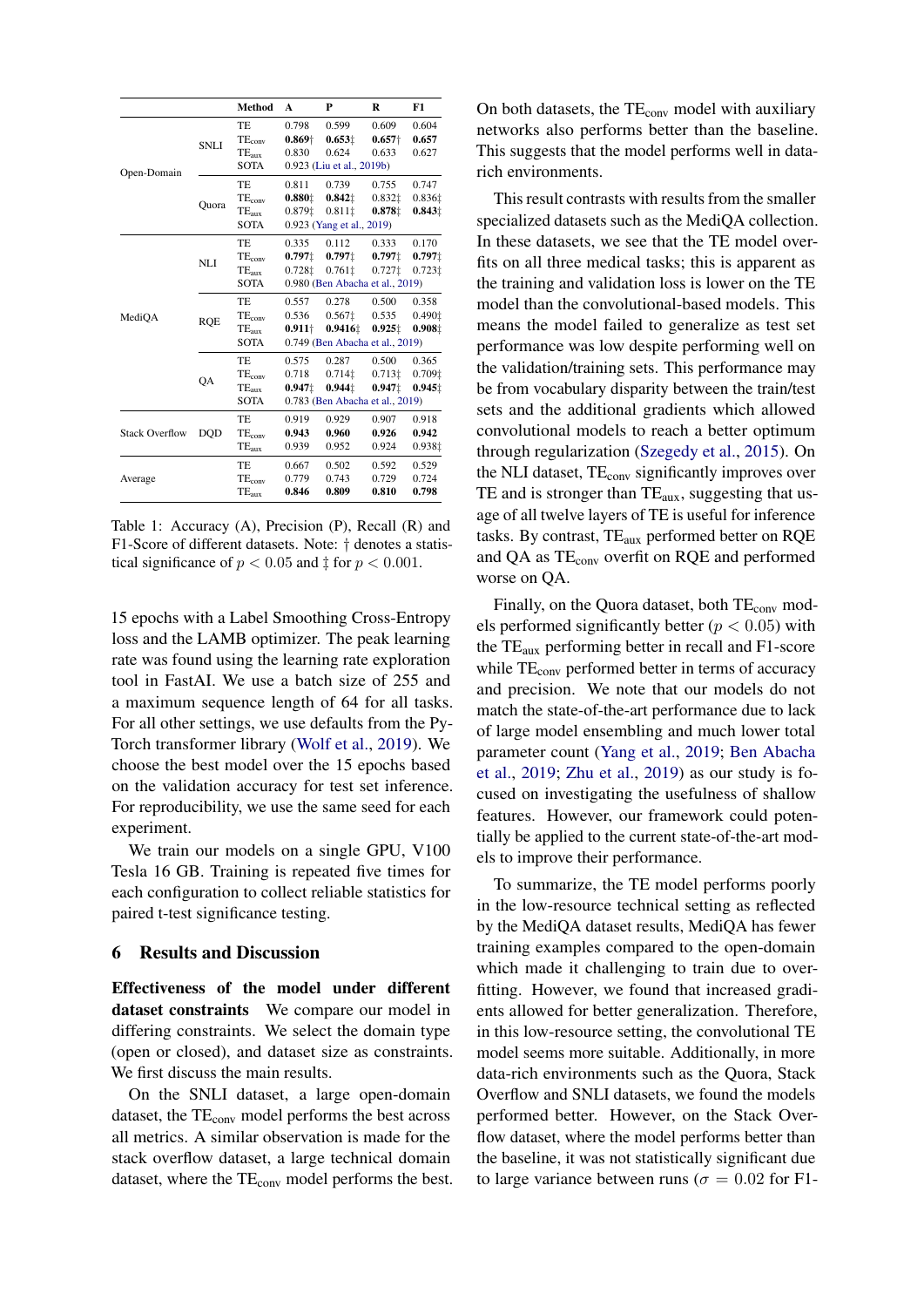<span id="page-6-0"></span>

Figure 5: Average gradient over three epochs for all models on the SNLI dataset.

score).

Does including additional features from the lower layers of the network help prediction? For each domain, we select a dataset, and we analyze text-pairs to see situations where  $TE<sub>conv</sub>$ benefits from additional features over the baseline. From Table [2,](#page-7-0) on the StackOverflow dataset, we see benefits from understanding using structural features and program syntax to differentiate between programming languages (e.g., angular and PHP). Similarly, on the MedNLI dataset, the model better understands medical numerical chart structure and syntax which guided better semantic understanding; which transformer encoders have been known to struggle with [\(Nguyen et al.,](#page-9-20) [2019\)](#page-9-20). Open-domain interpretation is more difficult, for instance, on the SNLI dataset, it seems additional training gradient, rather than shallow features, helped the model to learn co-reference resolution. Co-reference resolution may have helped guide the semantic understanding between sentence pairs, as this task is typically learned in deeper layers of the network [\(Tenney et al.,](#page-10-5) [2019\)](#page-10-5).

Furthermore, the model allows for improved gradient flow in the network, as shown in Figure [5,](#page-6-0) where the average gradient over three epochs on the SNLI is depicted. To illustrate each layer, we average all the gradients at that particular level. Specifically, the query, value, key attention weights gradients' are all averaged together in each hidden encoder layer. For the TE network, there is a diminishing gradient flow, a downwards slope, throughout the network. This slope contrasts with the  $TE<sub>conv</sub>$  networks, which show a general increase in gradient flow (positive slope) throughout the network, allowing for learning in shallower layers of the network; which is useful because the shallower



Figure 6: Average gradient over three epochs for all models on the SNLI dataset with Embedding Layer.

<span id="page-6-1"></span>

Figure 7: Average gradient over three epochs for all models on the SNLI dataset for the embedding Layer.

features, which are more correlated with the input, are now used for final layer prediction.

As the models exhibited similar trends in the embedding layer, we report a singular figure (Figure [7\)](#page-6-1). A side effect of removing the NSP layer, we observe a large gradient flow in the segment(ation) embeddings, as the model learned sentence segmentation between the two text-pairs. This may explain the capacity of the network to better differentiate between the text-pairs during classification. The magnitude of this segmentation gradient is larger in both  $TE_{conv}$  models than the TE model (Figure [5\)](#page-6-0), allowing for better modeling of pair semantics.

Encoder comparisons: efficiency and effectiveness Earlier, we hypothesize that using convolutional components should not hinder training speed. From Table [3,](#page-7-1) we found that TE<sub>conv</sub> being a larger model, sharing the same number of layers as the original TE model, increases the training time by 13.8%, while the  $TE_{aux}$  with only three layers increases only by  $7.44\%$  in training time. TE<sub>aux</sub> offers a trade-off between effectiveness and training time.

Our results indicate that both models are significantly better than the TE baseline in most settings.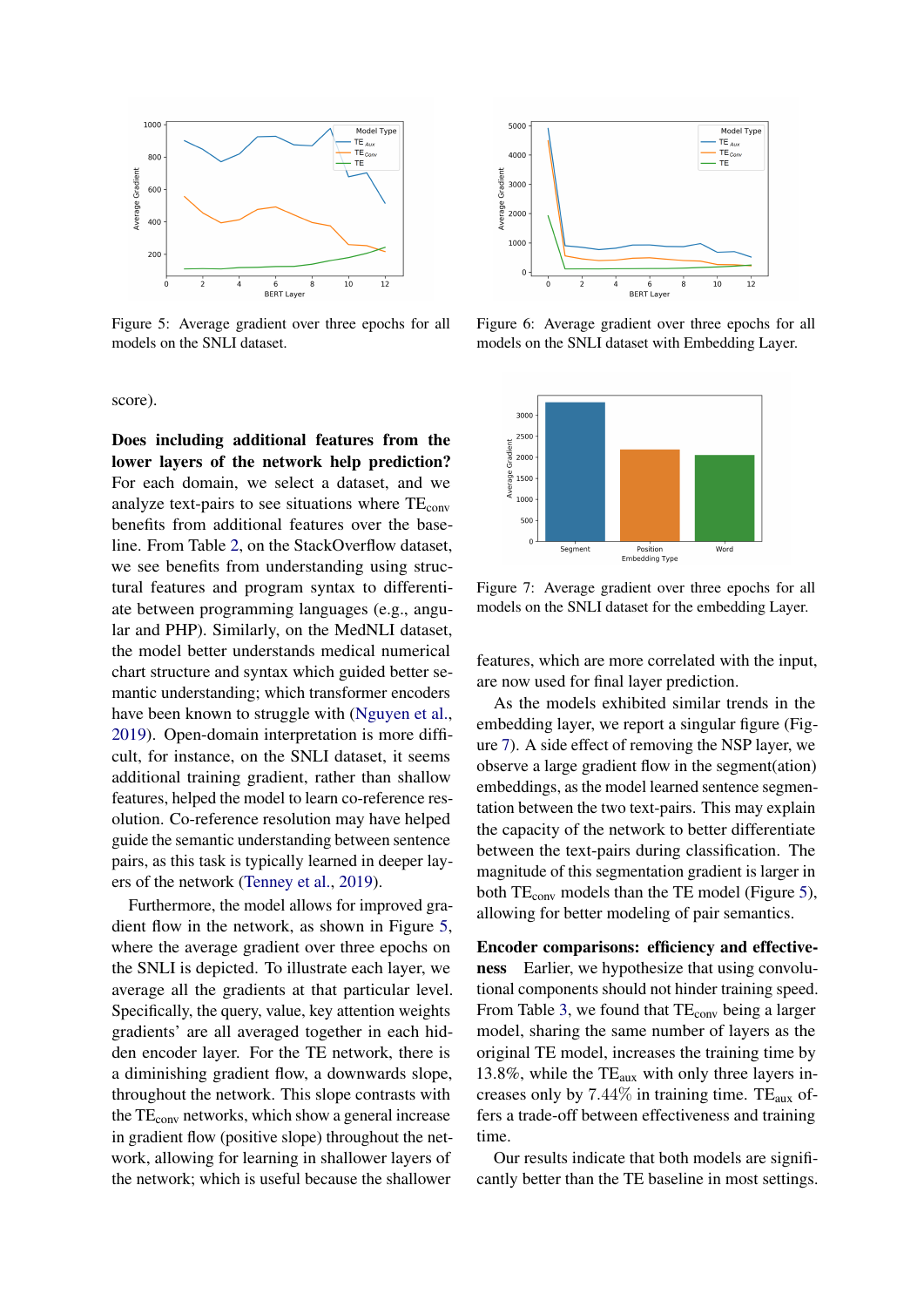<span id="page-7-0"></span>

| Dataset              | Sentence A                                                                                                                                               | Sentence B                                                        | Gold Label    | <b>Baseline Prediction</b> |  |
|----------------------|----------------------------------------------------------------------------------------------------------------------------------------------------------|-------------------------------------------------------------------|---------------|----------------------------|--|
| <b>StackOverflow</b> | why does this setTimeout() call work in the console but not<br>as a greasemonkey script?                                                                 | setinterval() and .click() in<br>a Greasemonkey script            | Duplicate     | Not Duplicate              |  |
|                      | [\$rootScope:inprog]<br>resolve<br>Error:<br>how<br>$f_{\Omega}$<br>http://errors.angularjs.org/1.5.8/\$rootScope/inprog?p0=<br>%24 digest in dhtmlxTree | php parse/syntax errors;<br>and how to solve them?                | Not Duplicate | Duplicate                  |  |
| MedNLI               | In the ED, initial VS were: 8 98 64 131/113                                                                                                              | in the ED initial respira-<br>tory rate was low                   | Entailment    | Not Entailment             |  |
|                      | Received ASA 325mg and Nitro 0.4mg x3.                                                                                                                   | The patient has not had Not Entailment<br>any vasodilator drugs.  |               | Entailment                 |  |
| SNLI.                | A young child dressed in a scarf, hat, jacket, gloves, pants,<br>and boots, outside playing in the snow.                                                 | A child plays with a sled<br>in the snow while dressed<br>warmly. | Neutral       | Contradiction              |  |
|                      | A girl with a blue shirt and a girl with a striped shirt stand<br>next to a girl with a green shirt sitting in a chair.                                  | Two girls are standing<br>next to a girl who is sit-<br>ting.     | Entailment    | Contradiction              |  |

Table 2: Examples where shallow features lead to the correct prediction by our models.

The TE<sub>aux</sub> model propagates higher level gradients to lower layers, takes less time to train, and is more consistent between runs as it has fewer parameters. However, the TE<sub>conv</sub> model can achieve strong performance, provided the dataset is large enough.

We conduct additional experiments to verify if (1) convolutional components in the  $TE_{conv}$  network improve effectiveness; and, (2) including more layer representations (shallow and deep) to the decoder shows improvement over the baseline. These results are shown in Table [4.](#page-7-2) We conclude that the decoders can better use the encoder's features than a linear decoder from the frozen encoder experiments. Moreover, by comparing  $TE<sub>conv</sub>$  with and without convolutional sub-networks, we see that convolutional components allow for better utilization of the additional features in the encoder for data-rich tasks as accuracy and F1-score increases for those tasks. Residual connections and additional features (summation of hidden states+k-max pooling-convolution) benefit medical tasks, giving an average 0.05 (absolute) boost in F1-score for each task, meaning that additional shallow features still help smaller datasets. However, we find that removing all additional parameters and utilizing only additional features provides an increase in effectiveness over the baseline. Our results are consistent with [\(Dong et al.,](#page-8-18) [2021\)](#page-8-18) which shows that skip

<span id="page-7-1"></span>

| Model       | <b>Total Training</b><br>Time (hours) | % Slower |  |  |
|-------------|---------------------------------------|----------|--|--|
| TE          | 16.75                                 |          |  |  |
| $TE_{conv}$ | 19.50                                 | 13.8     |  |  |
| $TE_{aux}$  | 18.25                                 | 7.44     |  |  |

Table 3: Comparison of average training time in hours between the models over a total of 15 epochs on the Stack Overflow dataset.

<span id="page-7-2"></span>

| Model                                                            | А     | F1    |
|------------------------------------------------------------------|-------|-------|
| TFfrozen                                                         | 0.583 | 0.505 |
| frozen<br>$TE_{conv}$                                            | 0.608 | 0.571 |
| frozen<br>TE <sub>aux</sub>                                      | 0.584 | 0.544 |
| TE <sub>cony</sub> w/o Residual Block (no additional parameters) | 0.700 | 0.668 |
| $TE_{conv}$                                                      | 0.711 | 0.636 |
| TF.                                                              | 0.676 | 0.544 |

Table 4: Ablation comparisons between transformer encoders. Metrics are averaged over all tasks. Experiments encoder layers are frozen during training as denoted by *frozen*. We use mean pooling for the tasks as the classification feature token is not fine-tuned. We also include a baseline TE<sub>conv</sub> model where additional parameters (such as convolution) are removed. The original splits for the MediQA datasets are used for these experiments and as such do not relate to experiments in Table [1.](#page-5-0)

connections are important for transformer model effectiveness. Our models exploit skip connections to combine shallow and deep representations.

Overall, we find that utilizing more layers in the TE architecture, and propagating gradient to multiple network layers allows for increased effectiveness and generalizability through regularization [\(Szegedy et al.,](#page-9-13) [2015\)](#page-9-13), especially on smaller specialized medical datasets.

#### 7 Conclusions

We investigate whether using shallow hidden representations—which encode syntactic and structural information in the transformer encoder architecture—aids text-pair classification in the medical, software engineering and open-domains. To exploit these representations, we use deep convolutional neural networks as low-parameter networks to increase gradient propagation to the earlier layers of the network with a minimal decrease in efficiency. We find that including these representations, even as a simple summation over all hidden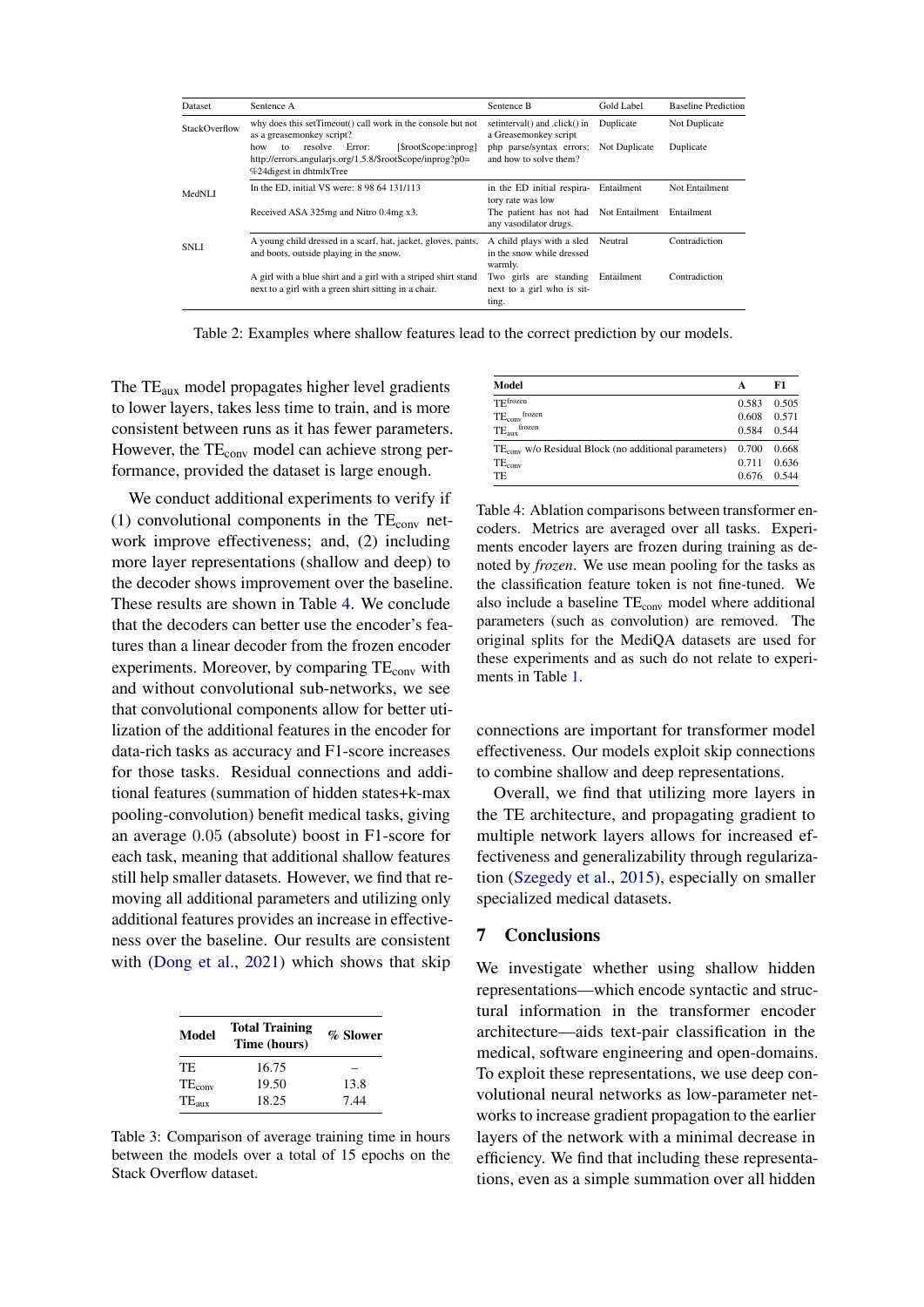states, leads to increased system effectiveness. Validating if this holds for other variants of transformer encoder architecture is a suitable avenue for future research.

#### Acknowledgements

Vincent is supported by the Australian Research Training Program and the CSIRO Research Office Postgraduate Scholarship. This work is funded by the CSIRO Precision Health Future Science Platform (FSP).

#### References

- <span id="page-8-14"></span>Samira Abnar and Willem Zuidema. 2020. [Quantify](https://doi.org/10.18653/v1/2020.acl-main.385)[ing attention flow in transformers.](https://doi.org/10.18653/v1/2020.acl-main.385) In *Proceedings of the 58th Annual Meeting of the Association for Computational Linguistics*, pages 4190–4197, Online.
- <span id="page-8-4"></span>Emily Alsentzer, John Murphy, William Boag, Wei-Hung Weng, Di Jindi, Tristan Naumann, and Matthew McDermott. 2019. [Publicly available clini](https://doi.org/10.18653/v1/W19-1909)[cal BERT embeddings.](https://doi.org/10.18653/v1/W19-1909) In *Proceedings of the 2nd Clinical Natural Language Processing Workshop*, pages 72–78, Minneapolis, MN.
- <span id="page-8-3"></span>Iz Beltagy, Kyle Lo, and Arman Cohan. 2019. [SciB-](https://doi.org/10.18653/v1/D19-1371)[ERT: A pretrained language model for scientific text.](https://doi.org/10.18653/v1/D19-1371) In *Proceedings of the 2019 Conference on Empirical Methods in Natural Language Processing and the 9th International Joint Conference on Natural Language Processing*, pages 3606–3611, Hong Kong, China.
- <span id="page-8-1"></span>Asma Ben Abacha, Chaitanya Shivade, and Dina Demner-Fushman. 2019. [Overview of the MEDIQA](https://doi.org/10.18653/v1/W19-5039) [2019 shared task on textual inference, question en](https://doi.org/10.18653/v1/W19-5039)[tailment and question answering.](https://doi.org/10.18653/v1/W19-5039) In *Proceedings of the 18th BioNLP Workshop and Shared Task*, pages 370–379, Florence, Italy.
- <span id="page-8-0"></span>Samuel Bowman, Gabor Angeli, Christopher Potts, and Christopher Manning. 2015. [A large annotated cor](http://nlp.stanford.edu/pubs/snli_paper.pdf)[pus for learning natural language inference.](http://nlp.stanford.edu/pubs/snli_paper.pdf) In *Proceedings of the 2015 Conference on Empirical Methods in Natural Language Processing*, Lisbon, Portugal. Association for Computational Linguistics.
- <span id="page-8-10"></span>Alexis Conneau, Holger Schwenk, Loïc Barrault, and Yann Lecun. 2017. [Very deep convolutional net](https://www.aclweb.org/anthology/E17-1104)[works for text classification.](https://www.aclweb.org/anthology/E17-1104) In *Proceedings of the 15th Conference of the European Chapter of the Association for Computational Linguistics*, pages 1107–1116, Valencia, Spain.
- <span id="page-8-7"></span>I. Dagan and Oren Glickman. 2004. [Probabilistic tex](http://www2.denizyuret.com/ref/dagan/dagan_glickman_pascal_2004.pdf)[tual entailment: Generic applied modeling of lan](http://www2.denizyuret.com/ref/dagan/dagan_glickman_pascal_2004.pdf)[guage variability.](http://www2.denizyuret.com/ref/dagan/dagan_glickman_pascal_2004.pdf) In *PASCAL Workshop on Learning Methods for Text Understanding and Mining*, Grenoble, France.
- <span id="page-8-2"></span>Jacob Devlin, Ming-Wei Chang, Kenton Lee, and Kristina Toutanova. 2019. [BERT: Pre-training of](https://doi.org/10.18653/v1/N19-1423) [deep bidirectional transformers for language under](https://doi.org/10.18653/v1/N19-1423)[standing.](https://doi.org/10.18653/v1/N19-1423) In *Proceedings of the Conference of the North American Chapter of the Association for Computational Linguistics: Human Language Technologies*, pages 4171–4186, Minneapolis, MN.
- <span id="page-8-18"></span>Yihe Dong, Jean-Baptiste Cordonnier, and Andreas Loukas. 2021. In *Proceedings of the 38th International Conference on Machine Learning*. [\[link\].](http://proceedings.mlr.press/v139/dong21a/dong21a.pdf)
- <span id="page-8-16"></span>V. Efstathiou, C. Chatzilenas, and D. Spinellis. 2018. [Word embeddings for the software engineering do](https://ieeexplore.ieee.org/document/8595174)[main.](https://ieeexplore.ieee.org/document/8595174) In *IEEE/ACM 15th International Conference on Mining Software Repositories*, pages 38–41, Gothenburg, Sweden.
- <span id="page-8-11"></span>K. He, X. Zhang, S. Ren, and J. Sun. 2016. [Deep resid](https://ieeexplore.ieee.org/stamp/stamp.jsp?arnumber=7780459)[ual learning for image recognition.](https://ieeexplore.ieee.org/stamp/stamp.jsp?arnumber=7780459) In *IEEE Conference on Computer Vision and Pattern Recognition*, pages 770–778, Las Vegas, NV.
- <span id="page-8-12"></span>Sepp Hochreiter. 1998. [The vanishing gradient prob](https://doi.org/10.1142/S0218488598000094)[lem during learning recurrent neural nets and prob](https://doi.org/10.1142/S0218488598000094)[lem solutions.](https://doi.org/10.1142/S0218488598000094) *International Journal of Uncertainty, Fuzziness and Knowledge-Based Systems*, 6(2):107– 116.
- <span id="page-8-17"></span>Jeremy Howard and Sylvain Gugger. 2020. [Fastai: A](https://doi.org/10.3390/info11020108) [layered API for deep learning.](https://doi.org/10.3390/info11020108) *Information*, 11:108.
- <span id="page-8-8"></span>Diana Inkpen, Darren Kipp, and Vivi Nastase. 2006. [Machine learning experiments for textual entail](http://citeseerx.ist.psu.edu/viewdoc/download?doi=10.1.1.596.8949&rep=rep1&type=pdf)[ment.](http://citeseerx.ist.psu.edu/viewdoc/download?doi=10.1.1.596.8949&rep=rep1&type=pdf) In *Proceedings of the second RTE Challenge*, Venice, Italy.
- <span id="page-8-13"></span>Sergey Ioffe and Christian Szegedy. 2015. [Batch Nor](http://proceedings.mlr.press/v37/ioffe15.pdf)[malization: Accelerating Deep Network Training by](http://proceedings.mlr.press/v37/ioffe15.pdf) [Reducing Internal Covariate Shift.](http://proceedings.mlr.press/v37/ioffe15.pdf) In *Proceedings of the 32nd International Conference on Machine Learning*, volume 37, Lille, France.
- <span id="page-8-15"></span>Julia Ive, Natalia Viani, Joyce Kam, Lucia Yin, Somain Verma, Stephen Puntis, Rudolf N. Cardinal, Angus Roberts, Robert Stewart, and Sumithra Velupillai. 2020. [Generation and evaluation of artificial mental](https://doi.org/10.1038/s41746-020-0267-x) [health records for natural language processing.](https://doi.org/10.1038/s41746-020-0267-x) *Nature Partner Journal Digital Medicine*, 3(1):69.
- <span id="page-8-6"></span>Ganesh Jawahar, Benoît Sagot, and Djamé Seddah. 2019. [What does BERT learn about the structure of](https://doi.org/10.18653/v1/P19-1356) [language?](https://doi.org/10.18653/v1/P19-1356) In *Proceedings of the 57th Annual Meeting of the Association for Computational Linguistics*, pages 3651–3657, Florence, Italy.
- <span id="page-8-9"></span>Alistair E.W. Johnson, Tom J. Pollard, Lu Shen, Liwei H. Lehman, Mengling Feng, Mohammad Ghassemi, Benjamin Moody, Peter Szolovits, Leo Anthony Celi, and Roger G. Mark. 2016. [Mimic-iii,](https://doi.org/10.1038/sdata.2016.35) [a freely accessible critical care database.](https://doi.org/10.1038/sdata.2016.35) *Scientific Data*, 3(1):160035.
- <span id="page-8-5"></span>Mandar Joshi, Danqi Chen, Yinhan Liu, Daniel S. Weld, Luke Zettlemoyer, and Omer Levy. 2019. [Spanbert: Improving pre-training by representing](http://arxiv.org/abs/1907.10529)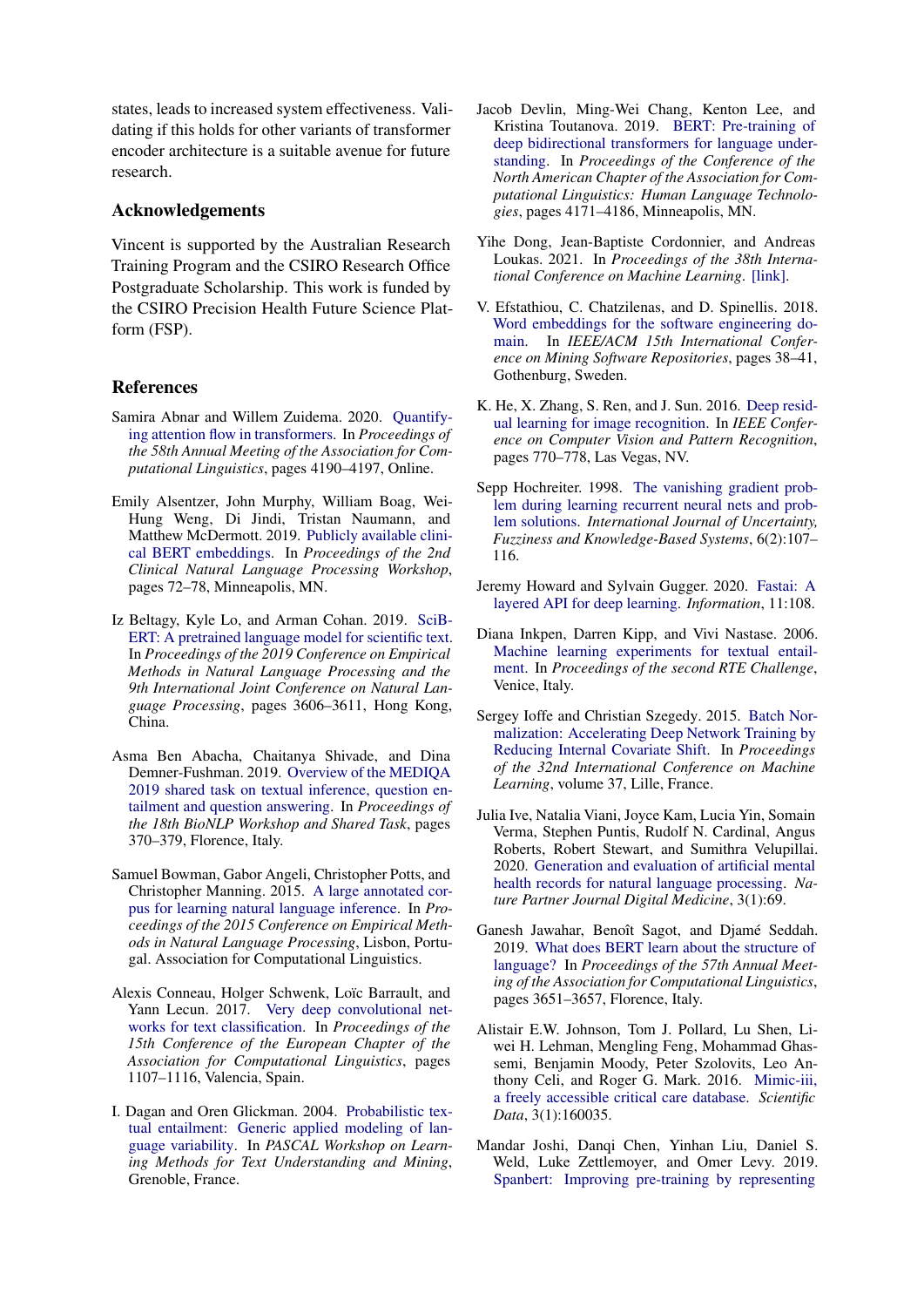[and predicting spans.](http://arxiv.org/abs/1907.10529) *Computing Research Repository*, abs/1907.10529.

- <span id="page-9-6"></span>Yoon Kim. 2014. [Convolutional neural networks for](https://doi.org/10.3115/v1/D14-1181) [sentence classification.](https://doi.org/10.3115/v1/D14-1181) In *Proceedings of the 2014 Conference on Empirical Methods in Natural Language Processing*, pages 1746–1751, Doha, Qatar.
- <span id="page-9-9"></span>Wuwei Lan and Wei Xu. 2018a. [Character-based neu](https://doi.org/10.18653/v1/N18-2025)[ral networks for sentence pair modeling.](https://doi.org/10.18653/v1/N18-2025) In *Proceedings of the 2018 Conference of the North American Chapter of the Association for Computational Linguistics: Human Language Technologies, Volume 2 (Short Papers)*, pages 157–163, New Orleans, Louisiana.
- <span id="page-9-10"></span>Wuwei Lan and Wei Xu. 2018b. [Neural network](https://www.aclweb.org/anthology/C18-1328) [models for paraphrase identification, semantic tex](https://www.aclweb.org/anthology/C18-1328)[tual similarity, natural language inference, and ques](https://www.aclweb.org/anthology/C18-1328)[tion answering.](https://www.aclweb.org/anthology/C18-1328) In *Proceedings of the 27th International Conference on Computational Linguistics*, pages 3890–3902, Santa Fe, New Mexico. Association for Computational Linguistics.
- <span id="page-9-2"></span>Zhenzhong Lan, Mingda Chen, Sebastian Goodman, Kevin Gimpel, Piyush Sharma, and Radu Soricut. 2020. [ALBERT: A Lite BERT for Self-supervised](https://arxiv.org/pdf/1909.11942) [Learning of Language Representations.](https://arxiv.org/pdf/1909.11942) In *Proceedings of the 8th International Conference on Learning Representations*.
- <span id="page-9-3"></span>Jinhyuk Lee, Wonjin Yoon, Sungdong Kim, Donghyeon Kim, Sunkyu Kim, Chan Ho So, and Jaewoo Kang. 2019. [BioBERT: A pre-trained](https://doi.org/10.1093/bioinformatics/btz682) [biomedical language representation model for](https://doi.org/10.1093/bioinformatics/btz682) [biomedical text mining.](https://doi.org/10.1093/bioinformatics/btz682) *Bioinformatics*.
- <span id="page-9-14"></span>Min Lin, Qiang Chen, and Shuicheng Yan. 2014. [Net](https://arxiv.org/pdf/1312.4400)[work In Network.](https://arxiv.org/pdf/1312.4400) In *Proceedings of 2nd International Conference on Learning Representations*, Banff National Park, Canada.
- <span id="page-9-8"></span>Biao Liu and Minlie Huang. 2016. [A sentence inter](https://doi.org/10.18653/v1/P16-1053)[action network for modeling dependence between](https://doi.org/10.18653/v1/P16-1053) [sentences.](https://doi.org/10.18653/v1/P16-1053) In *Proceedings of the 54th Annual Meeting of the Association for Computational Linguistics*, pages 558–567, Berlin, Germany.
- <span id="page-9-11"></span>Xiaodong Liu, Pengcheng He, Weizhu Chen, and Jianfeng Gao. 2019a. [Multi-task deep neural networks](https://www.aclweb.org/anthology/P19-1441) [for natural language understanding.](https://www.aclweb.org/anthology/P19-1441) In *Proceedings of the 57th Annual Meeting of the Association for Computational Linguistics*, pages 4487–4496, Florence, Italy.
- <span id="page-9-1"></span>Yinhan Liu, Myle Ott, Naman Goyal, Jingfei Du, Mandar Joshi, Danqi Chen, Omer Levy, Mike Lewis, Luke Zettlemoyer, and Veselin Stoyanov. 2019b. [RoBERTa: A robustly optimized BERT pretrain](http://arxiv.org/abs/1907.11692)[ing approach.](http://arxiv.org/abs/1907.11692) *Computing Research Repository*, abs/1907.11692.
- <span id="page-9-4"></span>Prodromos Malakasiotis and Ion Androutsopoulos. 2007. *[Learning Textual Entailment Using SVMs and](https://www.aclweb.org/anthology/W07-1407.pdf) [String Similarity Measures](https://www.aclweb.org/anthology/W07-1407.pdf)*, page 42–47. Association for Computational Linguistics, USA.
- <span id="page-9-7"></span>Lili Mou, Rui Men, Ge Li, Yan Xu, Lu Zhang, Rui Yan, and Zhi Jin. 2016. [Natural language inference by](https://doi.org/10.18653/v1/P16-2022) [tree-based convolution and heuristic matching.](https://doi.org/10.18653/v1/P16-2022) In *Proceedings of the 54th Annual Meeting of the Association for Computational Linguistics*, pages 130– 136, Berlin, Germany.
- <span id="page-9-5"></span>Eamonn Newman, Nicola Stokes, John Dunnion, and Joe Carthy. 2006. *[Textual Entailment Recogni](https://doi.org/10.1007/11736790_21)[tion Using a Linguistically–Motivated Decision Tree](https://doi.org/10.1007/11736790_21) [Classifier](https://doi.org/10.1007/11736790_21)*, volume 3944, pages 372–384.
- <span id="page-9-18"></span>Vincent Nguyen. 2019. [Question answering in the](https://doi.org/10.18653/v1/P19-2008) [biomedical domain.](https://doi.org/10.18653/v1/P19-2008) In *Proceedings of the 57th Annual Meeting of the Association for Computational Linguistics: Student Research Workshop*, pages 54– 63, Florence, Italy.
- <span id="page-9-20"></span>Vincent Nguyen, Sarvnaz Karimi, and Zhenchang Xing. 2019. [ANU-CSIRO at MEDIQA 2019: Ques](https://doi.org/10.18653/v1/W19-5051)[tion answering using deep contextual knowledge.](https://doi.org/10.18653/v1/W19-5051) In *Proceedings of the 18th BioNLP Workshop and Shared Task*, pages 478–487, Florence, Italy.
- <span id="page-9-17"></span>Anusri Pampari, Preethi Raghavan, Jennifer Liang, and Jian Peng. 2018. [emrqa: A large corpus for question](http://arxiv.org/abs/1809.00732) [answering on electronic medical records.](http://arxiv.org/abs/1809.00732) *Computing Research Repository*, abs/1809.00732.
- <span id="page-9-12"></span>Yifan Peng, Shankai Yan, and Zhiyong Lu. 2019. [Transfer learning in biomedical natural language](https://arxiv.org/pdf/1906.05474) [processing: An evaluation of BERT and ELMo on](https://arxiv.org/pdf/1906.05474) [ten benchmarking datasets.](https://arxiv.org/pdf/1906.05474) In *Proceedings of the Workshop on Biomedical Natural Language Processing*, pages 58–65, Florence, Italy.
- <span id="page-9-16"></span>Matthew Peters, Mark Neumann, Mohit Iyyer, Matt Gardner, Christopher Clark, Kenton Lee, and Luke Zettlemoyer. 2018. [Deep contextualized word](http://arxiv.org/abs/1802.05365) [representations.](http://arxiv.org/abs/1802.05365) *Computing Research Repository*, abs/1802.05365.
- <span id="page-9-19"></span>Stephen Robertson, Steve Walker, Susan Jones, Micheline Hancock-Beaulieu, and Mike Gatford. 1994. [Okapi at trec-3.](https://www.microsoft.com/en-us/research/publication/okapi-at-trec-3/) In *Proceedings of the Third Text REtrieval Conference (TREC 1994)*, Gaithersburg, MD.
- <span id="page-9-15"></span>Leslie N. Smith. 2018. [A disciplined approach to neu](http://arxiv.org/abs/1803.09820)[ral network hyper-parameters: Part 1 – learning rate,](http://arxiv.org/abs/1803.09820) [batch size, momentum, and weight decay.](http://arxiv.org/abs/1803.09820) *Computing Research Repository*, page arXiv:1803.09820.
- <span id="page-9-0"></span>Chi Sun, Luyao Huang, and Xipeng Qiu. 2019. [Uti](https://doi.org/10.18653/v1/N19-1035)[lizing BERT for aspect-based sentiment analysis via](https://doi.org/10.18653/v1/N19-1035) [constructing auxiliary sentence.](https://doi.org/10.18653/v1/N19-1035) In *Proceedings of the 2019 Conference of the North American Chapter of the Association for Computational Linguistics: Human Language Technologies*, pages 380– 385, Minneapolis, MN.
- <span id="page-9-13"></span>Christian Szegedy, Wei Liu, Yangqing Jia, Pierre Sermanet, Scott Reed, Dragomir Anguelov, Dumitru Erhan, Vincent Vanhoucke, and Andrew Rabinovich. 2015. [Going deeper with convolutions.](https://doi.org/10.1109/CVPR.2015.7298594) In *IEEE Conference on Computer Vision and Pattern Recognition*, pages 1–9, Boston, MA.